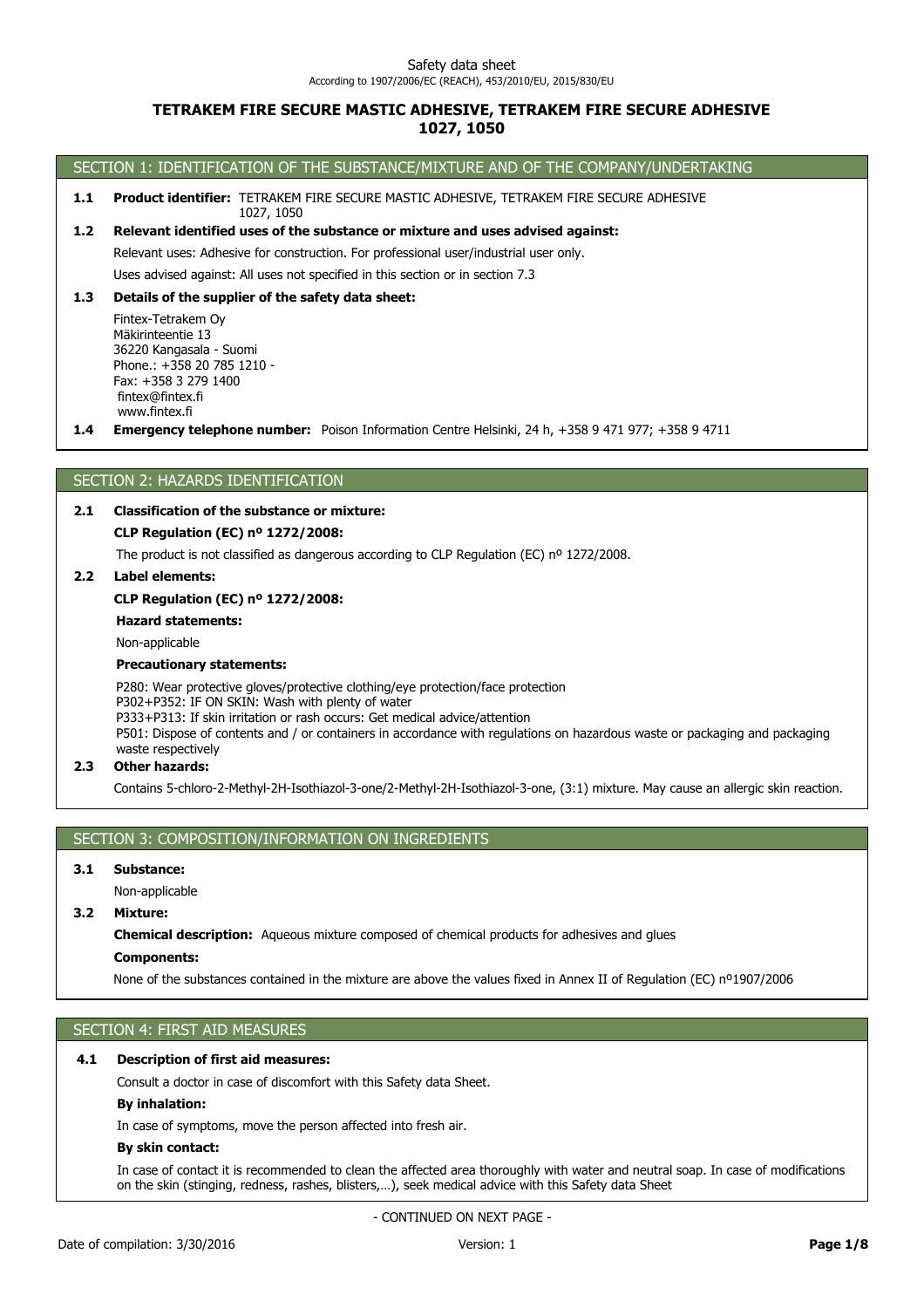## **TETRAKEM FIRE SECURE MASTIC ADHESIVE, TETRAKEM FIRE SECURE ADHESIVE 1027, 1050**

## SECTION 4: FIRST AID MEASURES (continued)

## **By eye contact:**

**By ingestion/aspiration:** Rinse with water until the product has been eliminated. In case of problems, consult a doctor with the SDS of this product.

In case of consumption in large quantities, it is recommended to seek medical assistance.

### **4.2 Most important symptoms and effects, both acute and delayed:**

Acute and delayed effects are indicated in sections 2 and 11.

### **4.3 Indication of any immediate medical attention and special treatment needed:**

Non-applicable

## SECTION 5: FIREFIGHTING MEASURES

## **5.1 Extinguishing media:**

Product is non-flammable, low risk of fire by the inflammability characteristics of the product in normal conditions of storage, manipulation and use. In the case of the existence of sustained combustion as a result of improper manipulation, storage or use any type of extinguishing agent can be used (ABC Powder, water,...)

### **5.2 Special hazards arising from the substance or mixture:**

Due to its non-flammable nature, the product does not present a fire risk under normal conditions of storage, manipulation and use.

## **5.3 Advice for firefighters:**

Depending on the magnitude of the fire it may be necessary to use full protective clothing and individual respiratory equipment. Minimum emergency facilities and equipment should be available (fire blankets, portable first aid kit,...) in accordance with Directive 89/654/EC.

### **Additional provisions:**

Act in accordance with the Internal Emergency Plan and the Information Sheets on actions to take after an accident or other emergencies. Destroy any source of ignition. In case of fire, refrigerate the storage containers and tanks for products susceptible to inflammation, explosion or BLEVE as a result of high temperatures. Avoid spillage of the products used to extinguish the fire into an aqueous medium.

## SECTION 6: ACCIDENTAL RELEASE MEASURES

## **6.1 Personal precautions, protective equipment and emergency procedures:**

Isolate leaks provided that there is no additional risk for the people performing this task.

## **6.2 Environmental precautions:**

This product is not classified as hazardous to the environment. Keep product away from drains, surface and underground water.

## **6.3 Methods and material for containment and cleaning up:**

#### It is recommended:

Absorb the spillage using sand or inert absorbent and move it to a safe place. Do not absorb in sawdust or other combustible absorbents. For any concern related to disposal consult section 13.

# **6.4 Reference to other sections:**

See sections 8 and 13.

## SECTION 7: HANDLING AND STORAGE

## **7.1 Precautions for safe handling:**

A.- Precautions for safe manipulation

Comply with the current legislation concerning the prevention of industrial risks. Keep containers hermetically sealed. Control spills and residues, destroying them with safe methods (section 6). Avoid leakages from the container. Maintain order and cleanliness where dangerous products are used.

B.- Technical recommendations for the prevention of fires and explosions

It is recommended to transfer at a slow speed to avoid the creation of electrostatic charges that could affect flammable products. Consult section 10 for conditions and materials that should be avoided.

- CONTINUED ON NEXT PAGE -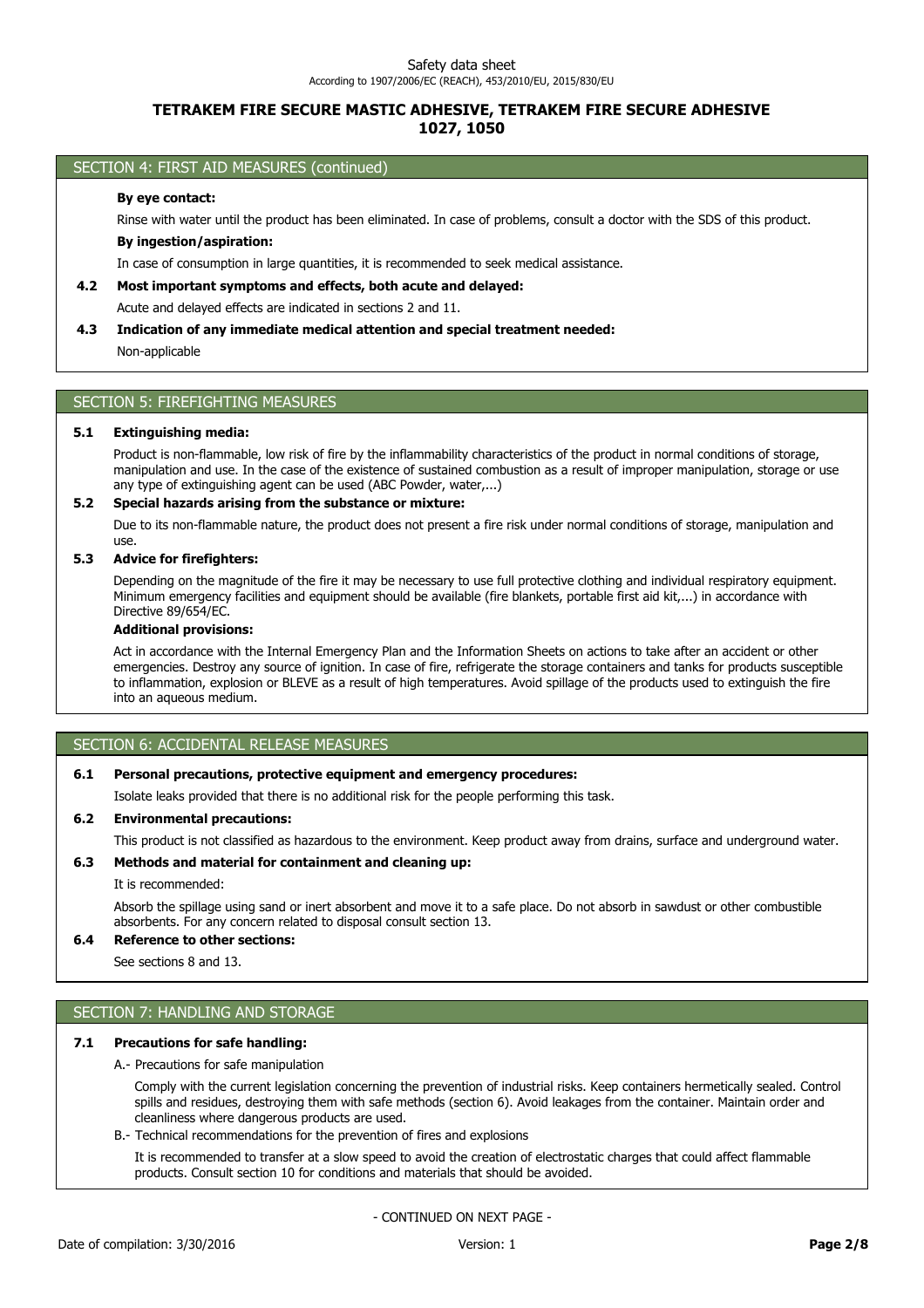## **TETRAKEM FIRE SECURE MASTIC ADHESIVE, TETRAKEM FIRE SECURE ADHESIVE 1027, 1050**

## SECTION 7: HANDLING AND STORAGE (continued)

C.- Technical recommendations to prevent ergonomic and toxicological risks

Do not eat or drink during the process, washing hands afterwards with suitable cleaning products.

D.- Technical recommendations to prevent environmental risks

It is not necessary to take special measures to prevent environmental risks. For more information see subsection 6.2

### **7.2 Conditions for safe storage, including any incompatibilities:**

A.- Technical measures for storage

| Minimum Temp.: | 5 OC      |
|----------------|-----------|
| Maximum Temp.: | 25 °C     |
| Maximum time:  | 12 Months |

B.- General conditions for storage

Avoid sources of heat, radiation, static electricity and contact with food. For additional information see subsection 10.5

## **7.3 Specific end use(s):**

Except for the instructions already specified it is not necessary to provide any special recommendation regarding the uses of this product.

## SECTION 8: EXPOSURE CONTROLS/PERSONAL PROTECTION

### **8.1 Control parameters:**

Substances whose occupational exposure limits have to be monitored in the work environment

There are no occupational exposure limits for the substances contained in the product

## **DNEL (Workers):**

Non-applicable

## **DNEL (General population):**

Non-applicable

### **PNEC:**

Non-applicable

## **8.2 Exposure controls:**

A.- General security and hygiene measures in the work place

As a preventative measure it is recommended to use basic Personal Protection Equipment, with the corresponding <<CE marking>> in accordance with Directive 89/686/EC. For more information on Personal Protection Equipment (storage, use, cleaning, maintenance, class of protection,…) consult the information leaflet provided by the manufacturer. For more information see subsection 7.1.

All information contained herein is a recommendation which needs some specification from the labour risk prevention services as it is not known whether the company has additional measures at its disposal.

### B.- Respiratory protection

The use of protection equipment will be necessary if a mist forms or if the occupational exposure limits are exceeded.

C.- Specific protection for the hands

| Pictogram                         | <b>PPE</b>                               | Labelling | <b>CEN Standard</b> | Remarks                                                                                                                                                                                                                   |
|-----------------------------------|------------------------------------------|-----------|---------------------|---------------------------------------------------------------------------------------------------------------------------------------------------------------------------------------------------------------------------|
| M<br>Mandatory hand<br>protection | Protective gloves against<br>minor risks | CAT       |                     | Replace gloves in case of any sign of damage. For<br>prolonged periods of exposure to the product for<br>professional users/industrials, we recommend using<br>CE III gloves in line with standards EN 420 and EN<br>374. |
| D.- Ocular and facial protection  |                                          |           |                     |                                                                                                                                                                                                                           |

Non-applicable

E.- Bodily protection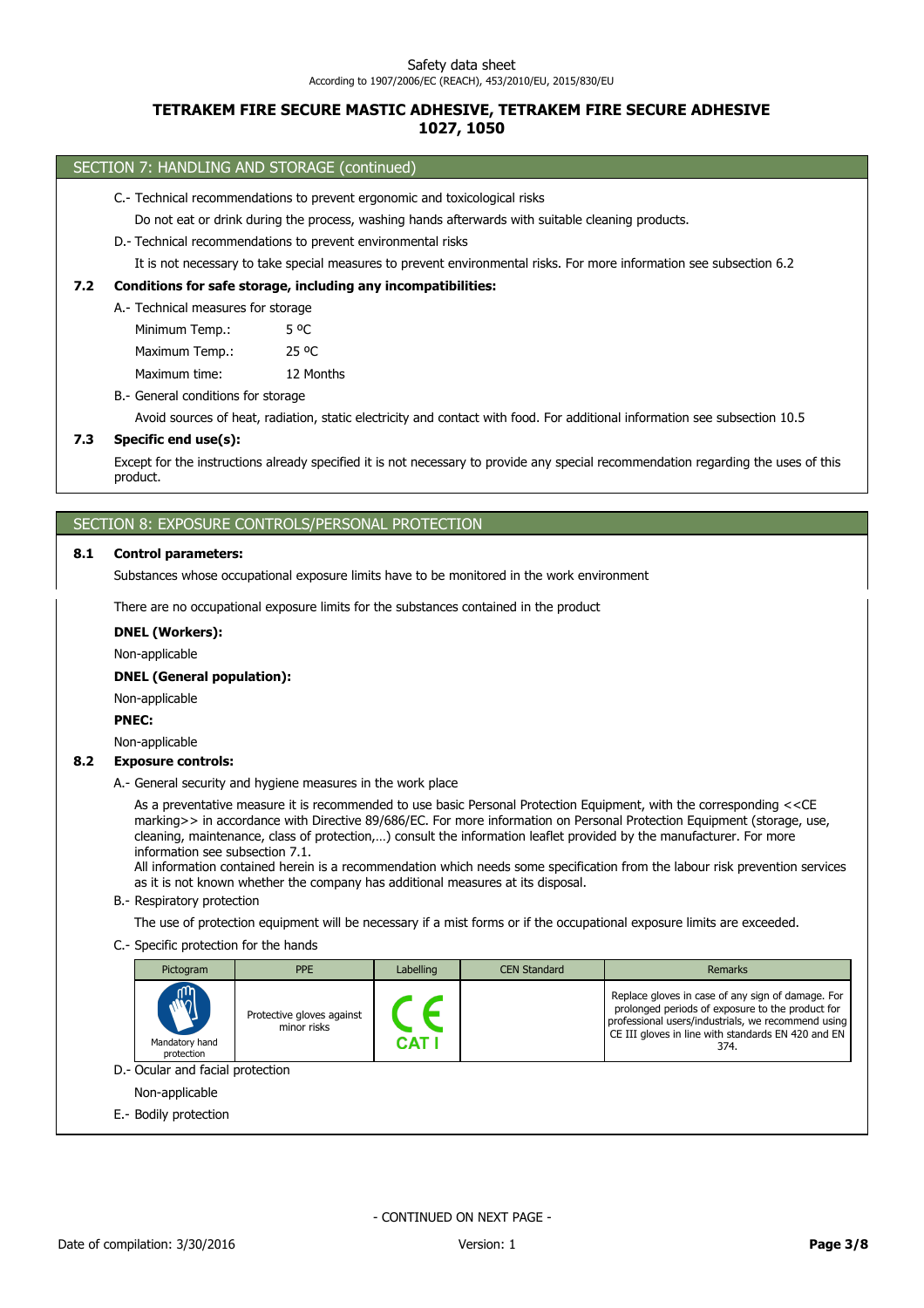# **TETRAKEM FIRE SECURE MASTIC ADHESIVE, TETRAKEM FIRE SECURE ADHESIVE 1027, 1050**

| Pictogram | <b>PPE</b>           | Labelling     | <b>CEN Standard</b> | Remarks |
|-----------|----------------------|---------------|---------------------|---------|
|           | Work clothing        | <b>CAT I</b>  |                     |         |
|           | Anti-slip work shoes | <b>CAT II</b> | EN ISO 20347:2012   |         |

It is not necessary to take additional emergency measures.

### **Environmental exposure controls:**

In accordance with the community legislation for the protection of the environment it is recommended to avoid environmental spillage of both the product and its container. For additional information see subsection 7.1.D

## SECTION 9: PHYSICAL AND CHEMICAL PROPERTIES

## **9.1 Information on basic physical and chemical properties:**

For complete information see the product datasheet.

| Appearance:                                                                                        |                          |
|----------------------------------------------------------------------------------------------------|--------------------------|
| Physical state at 20 °C:                                                                           | Liquid                   |
| Appearance:                                                                                        | <b>Viscous</b>           |
| Color:                                                                                             | White                    |
| Odor:                                                                                              | Soft                     |
| <b>Volatility:</b>                                                                                 |                          |
| Boiling point at atmospheric pressure:                                                             | 123 °C                   |
| Vapour pressure at 20 °C:                                                                          | 2318 Pa                  |
| Vapour pressure at 50 °C:                                                                          | 12211 Pa (12 kPa)        |
| Evaporation rate at 20 °C:                                                                         | Non-applicable *         |
| <b>Product description:</b>                                                                        |                          |
| Density at 20 °C:                                                                                  | Non-applicable *         |
| Relative density at 20 °C:                                                                         | 1.4                      |
| Dynamic viscosity at 20 °C:                                                                        | Non-applicable *         |
| Kinematic viscosity at 20 °C:                                                                      | Non-applicable *         |
| Kinematic viscosity at 40 °C:                                                                      | $>20.5$ cSt              |
| Concentration:                                                                                     | Non-applicable *         |
| pH:                                                                                                | $8 - 9$                  |
| Vapour density at 20 °C:                                                                           | Non-applicable *         |
| Partition coefficient n-octanol/water 20 °C:                                                       | Non-applicable *         |
| Solubility in water at 20 °C:                                                                      | Non-applicable *         |
| Solubility properties:                                                                             | Non-applicable *         |
| Decomposition temperature:                                                                         | Non-applicable *         |
| Melting point/freezing point:                                                                      | Non-applicable *         |
| Explosive properties:                                                                              | Non-applicable *         |
| Oxidising properties:                                                                              | Non-applicable *         |
| <b>Flammability:</b>                                                                               |                          |
| Flash Point:                                                                                       | Non Flammable $(>60$ °C) |
| *Not relevant due to the nature of the product, not providing information property of its hazards. |                          |

- CONTINUED ON NEXT PAGE -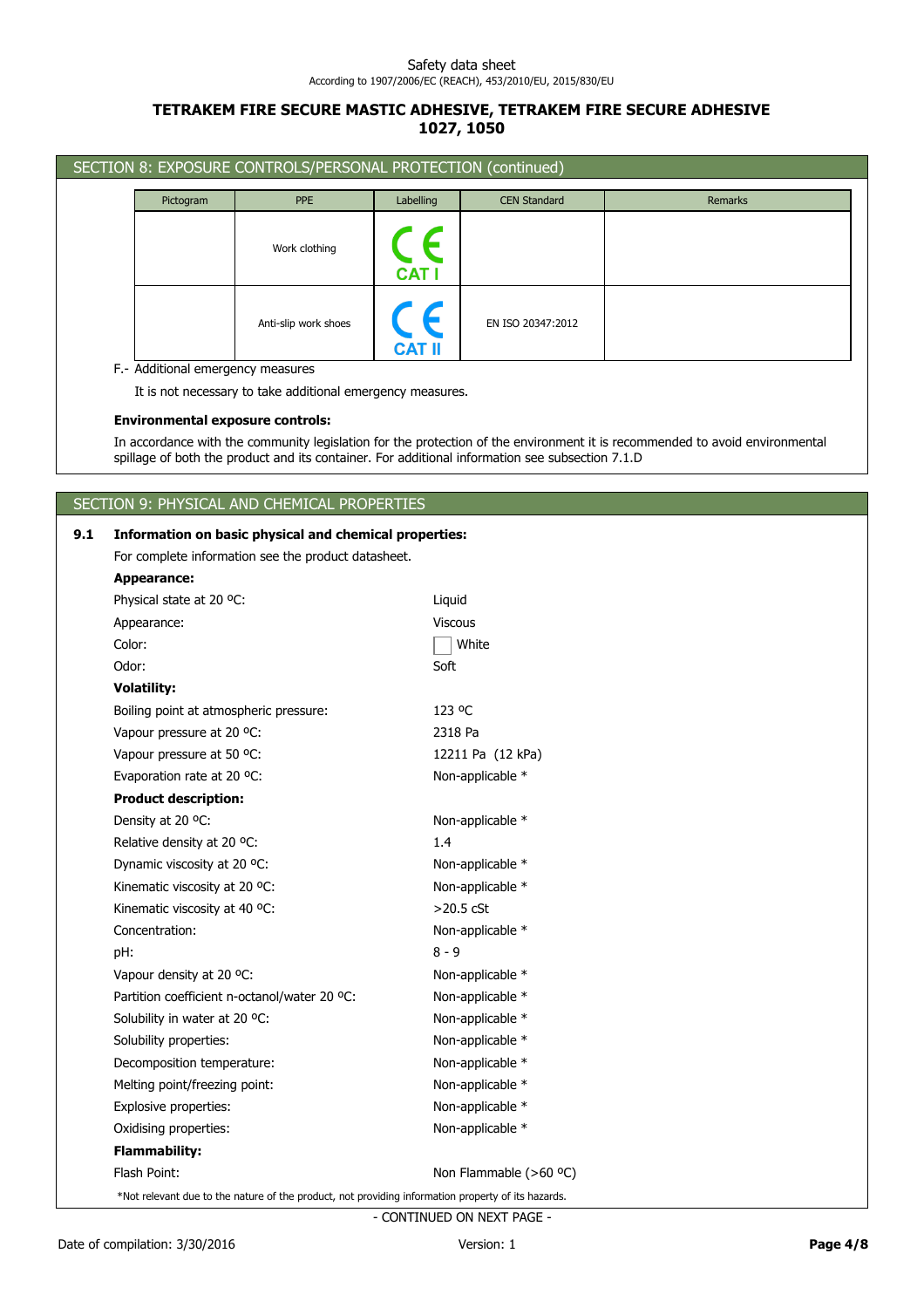# **TETRAKEM FIRE SECURE MASTIC ADHESIVE, TETRAKEM FIRE SECURE ADHESIVE 1027, 1050**

|     | SECTION 9: PHYSICAL AND CHEMICAL PROPERTIES (continued)                                            |                  |
|-----|----------------------------------------------------------------------------------------------------|------------------|
|     | Autoignition temperature:                                                                          | 322 °C           |
|     | Lower flammability limit:                                                                          | Non-applicable * |
|     | Upper flammability limit:                                                                          | Non-applicable * |
| 9.2 | <b>Other information:</b>                                                                          |                  |
|     | Surface tension at 20 °C:                                                                          | Non-applicable * |
|     | Refraction index:                                                                                  | Non-applicable * |
|     | *Not relevant due to the nature of the product, not providing information property of its hazards. |                  |

# SECTION 10: STABILITY AND REACTIVITY

### **10.1 Reactivity:**

No hazardous reactions are expected because the product is stable under recommended storage conditions. See section 7.

### **10.2 Chemical stability:**

Chemically stable under the conditions of storage, handling and use.

# **10.3 Possibility of hazardous reactions:**

Under the specified conditions, hazardous reactions that lead to excessive temperatures or pressure are not expected.

## **10.4 Conditions to avoid:**

Applicable for handling and storage at room temperature:

| Shock and friction | Contact with air | Increase in temperature | <b>Sunlight</b> | <b>Humidity</b> |
|--------------------|------------------|-------------------------|-----------------|-----------------|
| Not applicable     | Not applicable   | Not applicable          | Not applicable  | Not applicable  |

### **10.5 Incompatible materials:**

| <b>Acids</b> | Water                   | Combustive materials | materials<br>bustible | Others       |
|--------------|-------------------------|----------------------|-----------------------|--------------|
| i acids      | Not                     | applicable           | : applicable          | Not          |
| Avoid strong | <sup>.</sup> applicable | Not                  | Not                   | t applicable |

### **10.6 Hazardous decomposition products:**

See subsection 10.3, 10.4 and 10.5 to find out the specific decomposition products. Depending on the decomposition conditions, complex mixtures of chemical substances can be released: carbon dioxide (CO2), carbon monoxide and other organic compounds.

## SECTION 11: TOXICOLOGICAL INFORMATION

### **11.1 Information on toxicological effects:**

LD50 oral > 2000 mg/kg (rat)

#### **Dangerous health implications:**

In case of exposure that is repetitive, prolonged or at concentrations higher than recommended by the occupational exposure limits, it may result in adverse effects on health depending on the means of exposure:

A.- Ingestion (acute effect):

- Acute toxicity : Based on available data, the classification criteria are not met
- Corrosivity/Irritability: Based on available data, the classification criteria are not met
- B- Inhalation (acute effect):
	- Acute toxicity : Based on available data, the classification criteria are not met
	- Corrosivity/Irritability: Based on available data, the classification criteria are not met
- C- Contact with the skin and the eyes (acute effect):
	- Contact with the skin: Based on available data, the classification criteria are not met - Contact with the eyes: Based on available data, the classification criteria are not met
- D- CMR effects (carcinogenicity, mutagenicity and toxicity to reproduction):
	- Carcinogenicity: Based on available data, the classification criteria are not met
	- Mutagenicity: Based on available data, the classification criteria are not met
	- Reproductive toxicity: Based on available data, the classification criteria are not met
- E- Sensitizing effects:
	- Respiratory: Based on available data, the classification criteria are not met
	- Cutaneous: Based on available data, the classification criteria are not met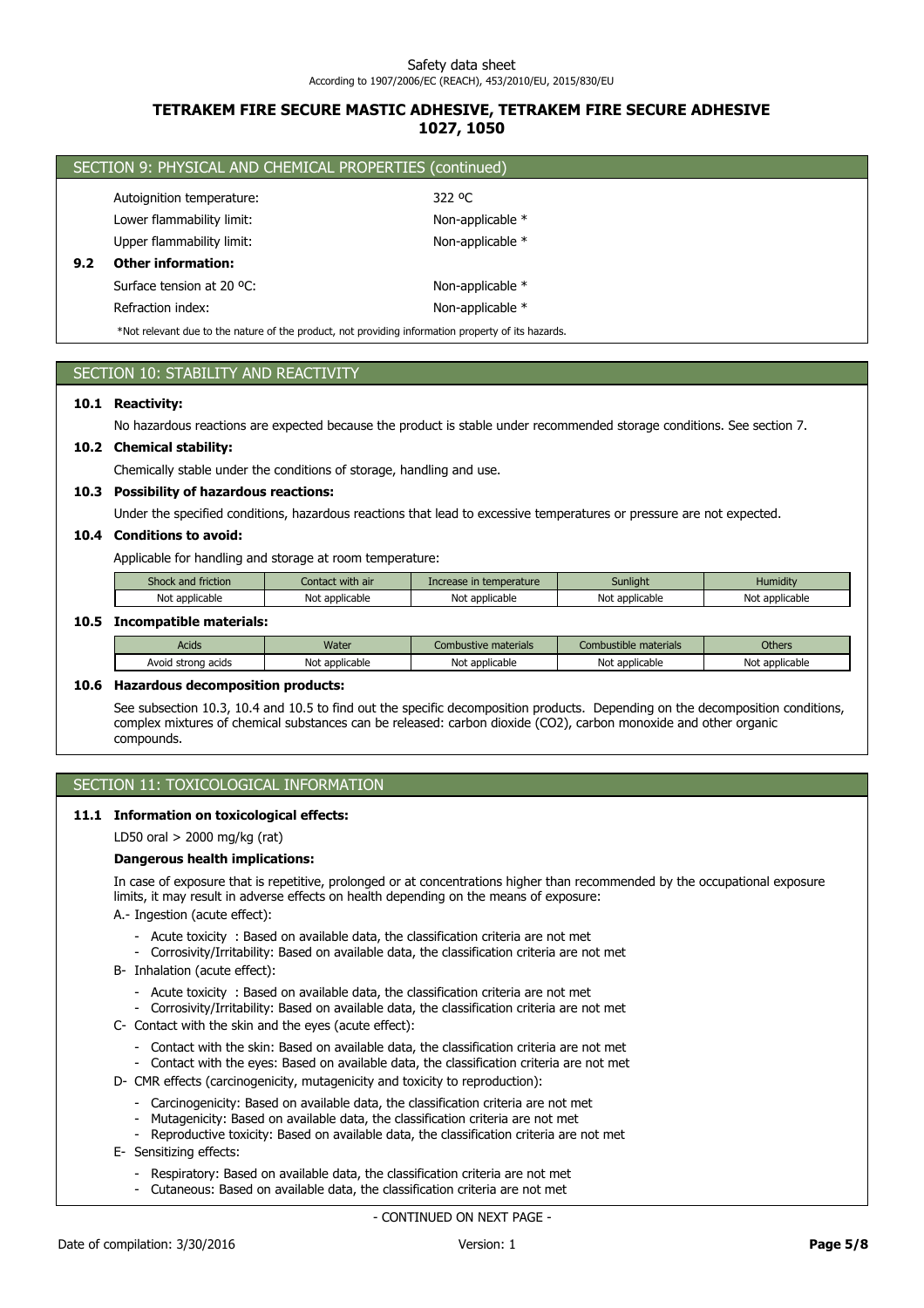## **TETRAKEM FIRE SECURE MASTIC ADHESIVE, TETRAKEM FIRE SECURE ADHESIVE 1027, 1050**

## SECTION 11: TOXICOLOGICAL INFORMATION (continued)

F- Specific target organ toxicity (STOT) - single exposure:

Based on available data, the classification criteria are not met

- G- Specific target organ toxicity (STOT)-repeated exposure:
	- Specific target organ toxicity (STOT)-repeated exposure: Based on available data, the classification criteria are not met
	- Skin: Based on available data, the classification criteria are not met
- H- Aspiration hazard:

Based on available data, the classification criteria are not met

#### **Other information:**

Non-applicable

## **Specific toxicology information on the substances:**

Not available

## SECTION 12: ECOLOGICAL INFORMATION

The experimental information related to the eco-toxicological properties of the product itself is not available

#### **12.1 Toxicity:**

Not available

- Not available **12.2 Persistence and degradability:**
- **12.3 Bioaccumulative potential:**
- Not available **12.4 Mobility in soil:**

Not available

- Non-applicable **12.5 Results of PBT and vPvB assessment:**
- **12.6 Other adverse effects:**

Not described

## SECTION 13: DISPOSAL CONSIDERATIONS

### **13.1 Waste treatment methods:**

| Code     | <b>Description</b>                                                                           | Waste class (Regulation (EU) No<br>1357/2014) |
|----------|----------------------------------------------------------------------------------------------|-----------------------------------------------|
| 08 04 16 | Aqueous liquid waste containing adhesives or sealants other than those mentioned in 08 04 15 | Non dangerous                                 |

## **Type of waste (Regulation (EU) No 1357/2014):**

Non-applicable

#### **Waste management (disposal and evaluation):**

Consult the authorized waste service manager on the assessment and disposal operations in accordance with Annex 1 and Annex 2 (Directive 2008/98/EC). As under 15 01 (2014/955/EC) of the code and in case the container has been in direct contact with the product, it will be processed the same way as the actual product. Otherwise, it will be processed as non-dangerous residue. We do not recommended disposal down the drain. See paragraph 6.2.

## **Regulations related to waste management:**

In accordance with Annex II of Regulation (EC) nº1907/2006 (REACH) the community or state provisions related to waste management are stated

Community legislation: Directive 2008/98/EC, 2014/955/EU, Regulation (EU) No 1357/2014

## SECTION 14: TRANSPORT INFORMATION

This product is not regulated for transport (ADR/RID,IMDG,IATA)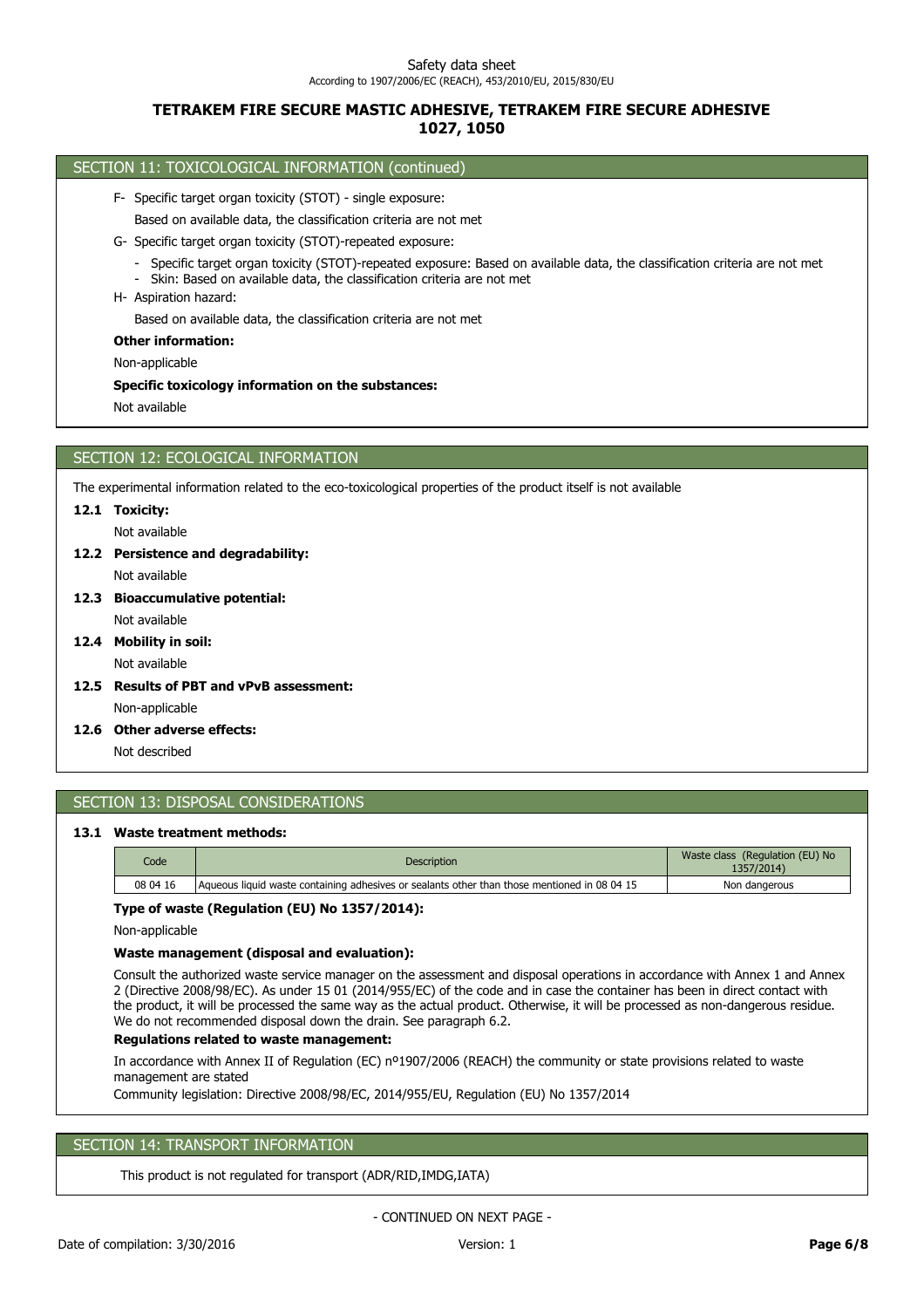## **TETRAKEM FIRE SECURE MASTIC ADHESIVE, TETRAKEM FIRE SECURE ADHESIVE 1027, 1050**

#### SECTION 15: REGULATORY INFORMATION

#### **15.1 Safety, health and environmental regulations/legislation specific for the substance or mixture:**

Candidate substances for authorisation under the Regulation (EC) 1907/2006 (REACH): Non-applicable

Substances included in Annex XIV of REACH ("Authorisation List") and sunset date: Non-applicable

Regulation (EC) 1005/2009, about substances that deplete the ozone layer: Non-applicable

Article 95, REGULATION (EU) No 528/2012: Non-applicable

REGULATION (EU) No 649/2012, in relation to the import and export of hazardous chemical products: Non-applicable

## **Limitations to commercialisation and the use of certain dangerous substances and mixtures (Annex XVII REACH, etc ….):**

Non-applicable

### **Specific provisions in terms of protecting people or the environment:**

It is recommended to use the information included in this safety data sheet as data used in a risk evaluation of the local circumstances in order to establish the necessary risk prevention measures for the manipulation, use, storage and disposal of this product.

### **Other legislation:**

The product could be affected by sectorial legislation

#### **15.2 Chemical safety assessment:**

The supplier has not carried out evaluation of chemical safety.

## SECTION 16: OTHER INFORMATION

### **Legislation related to safety data sheets:**

This safety data sheet has been designed in accordance with ANNEX II-Guide to the compilation of safety data sheets of Regulation (EC) Nº 1907/2006 (Regulation (EU) Nº 453/2010, Regulation (EC) Nº 2015/830)

### **Modifications related to the previous security card which concerns the ways of managing risks. :**

Non-applicable

#### **Texts of the legislative phrases mentioned in section 3:**

The phrases indicated do not refer to the product itself; they are present merely for informative purposes and refer to the individual components which appear in section 3

### **CLP Regulation (EC) nº 1272/2008:**

Non-applicable

### **Classification procedure:**

Non-applicable

#### **Advice related to training:**

Minimal training is recommended to prevent industrial risks for staff using this product, in order to facilitate their comprehension and interpretation of this safety data sheet, as well as the label on the product.

#### **Principal bibliographical sources:**

http://esis.jrc.ec.europa.eu http://echa.europa.eu http://eur-lex.europa.eu

#### **Abbreviations and acronyms:**

ADR: European agreement concerning the international carriage of dangerous goods by road

IMDG: International maritime dangerous goods code

IATA: International Air Transport Association

ICAO: International Civil Aviation Organisation

COD: Chemical Oxygen Demand

BOD5: 5-day biochemical oxygen demand

BCF: Bioconcentration factor LD50: Lethal Dose 50

CL50: Lethal Concentration 50

EC50: Effective concentration 50

Log-POW: Octanol–water partition coefficient

Koc: Partition coefficient of organic carbon